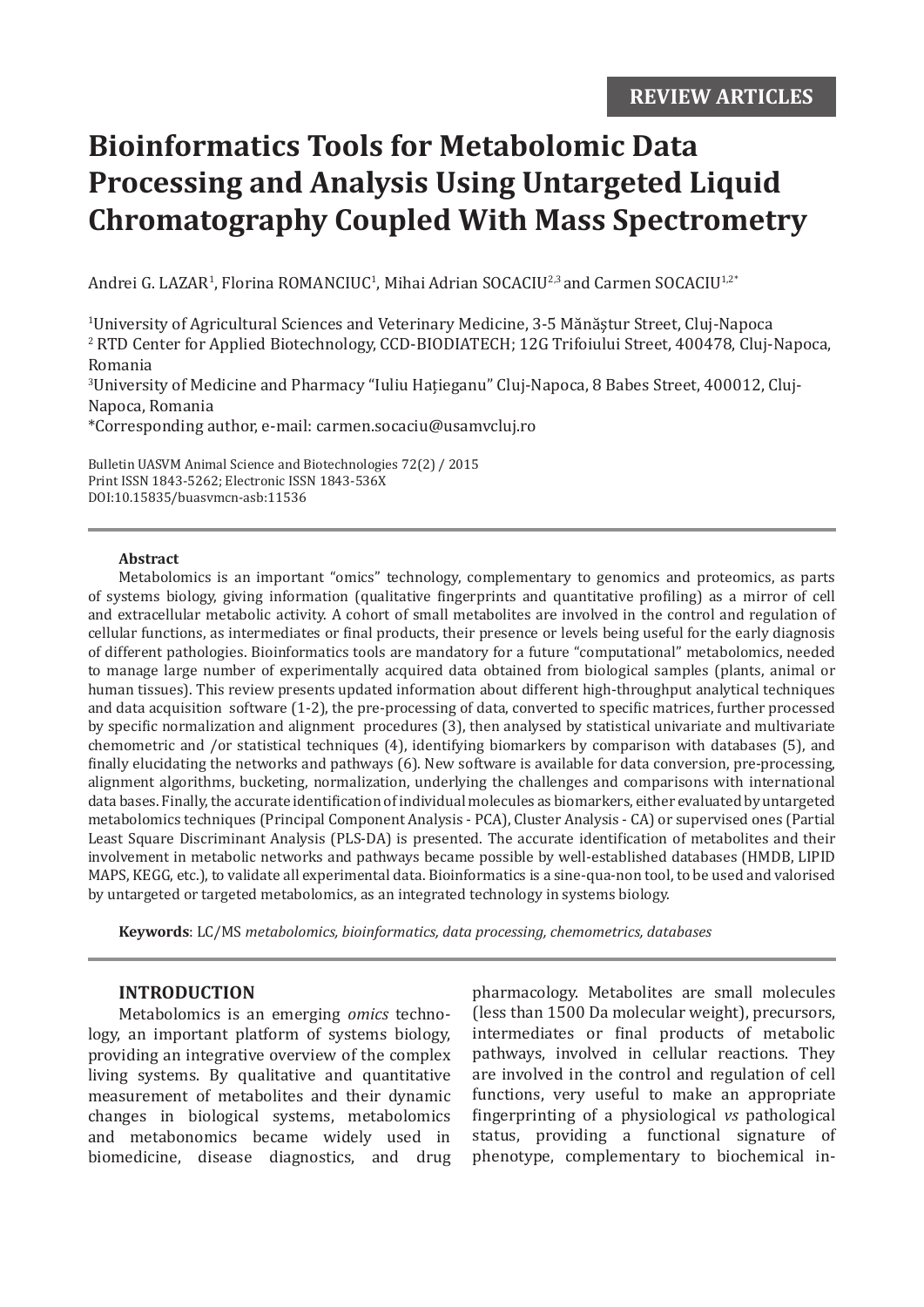formation obtained from genes, transcripts and proteins, as well as being biomarkers for early diagnosis or treatments monitoring (Romero *et al*., 2004; Putri *et al.,* 2013; Johnson *et al*., 2015).

Metabolomics is an emerging discipline with increasing technological advances (Roberts *et al.,* 2012; Putri *et al.,* 2013). Information about different metabolomes is limited, and complications often occur in data analysis, in spite of recent progress in bioinformatics procedures. Recently, scientists reviewed the state of the art regarding analytical methods in untargeted metabolomics (Alonso *et al.,* 2015) applied for biofluids, cell lysate, tissues, etc. (Dunn and Ellis, 2005; Dunn and Hankemeier, 2013). Bioinformatics tools are mandatory for metabolomics, as they can offer solutions for the adequate interpretation of a large number of experimental data, converted in specific matrices and further analysed by statistical methods (Wishart, 2007; Blekherman *et al.,* 2011). Therefore, it is an important goal of metabolomics analysis to assign metabolite identity to facilitate statistical analysis. Metabolomics bioinformatics is currently undergoing development for assigning identity and biological significance of metabolites in specific pathways (Nobeli and Thornton, 2006; Wishart *et al.,* 2007; Johnson *et al.,* 2015).

However, a main challenge in metabolomics is to find adequate bioinformatics tools and setting off parameters in order to obtain reliable and relevant results from biological data sets. The present article presents approaches used in preprocessing, aligning, normalizing and bucketing by providing a basic overview of metabolomics software for metabolomics data obtained with LC-MS method as an example to easily adopt proper bioinformatics strategies for reliable results (Sugimoti*et al.,* 2012; Dunn and Hankemeier, 2013). Several software tools of the multivariate analysis like PCA, CA and PLS are presented, as well as case studies. The identification of molecules is made by MS/MS techniques and comparisons with specific databases such as METLIN, Human metabolome database, LIPID MAPS for lipidomic metabolites, and MassBank (Melamud, 2010). Recently, web-based integrative information was released via Metabolite Atlas and Systems Biology Knowledge base, available online at http://metatlas.nersc.gov and http://kbase.us, respectively. Collaborative research infrastructure for computational metabolomics was also recently created (Workflow4Metabolomics) (Giacomini *et al.,* 2015)

This review underlines the role of bioinformatics for processing and analysis of workflows used nowadays in high-throughput untargeted metabolomic studies. of workflows used nowadays<br>in high-throughput untargeted metabolomic high-throughput untargeted metabolomic studies. Updated information about different bioinformatics tools is useful to make accurate interpretation of metabolomics data obtained by LC-MS analysis. The large amount of data obtained by this technique requires a flow of data processing procedures (conversion, alignment, bucketing and normalizations, etc.) in order to create matrix data for statistical analysis and interpretation. Finally, the state-of-the-art of the existing databases is presented, as a good step forward for the integration of metabolomics in a general systems biology platform.

# **STRATEGIES FOR UNTARGETED METABOLOMICSAND DATA MANAGEMENT**

Untargeted metabolomic studies are characterized by simultaneous measurements of metabolites from blood, urine or other biofluids, as a top-down strategy, without considering a particular set of metabolites, but focusing on a global metabolomic profile (fingerprint). Such studies generate "big data", in terms of not only their volume, but also their complexity, implying a need for high performance bioinformatics tools (Putri *et al*., 2013). Conversely, targeted metabolomic studies are hypothesis-driven, characterized by specific metabolites measurements, with high precision and accuracy (Roberts *et al.,* 2012).

After raw data acquisition by advanced analytical techniques (liquid or gas chromatography coupled with mass spectrometry, magnetic resonance), data processing is necessary to guarantee the baseline correction, alignment of retention times, the elimination of noise and outliers, then normalization against specific molecules (or internal standards), creating specific matrices (buckets) to be processed statistically.

Fig. 1 shows the untargeted liquid chromatography-mass spectrometry analysis (LC/ MS) to establish the metabolomics flow, including raw data acquisition and processing, data analysis,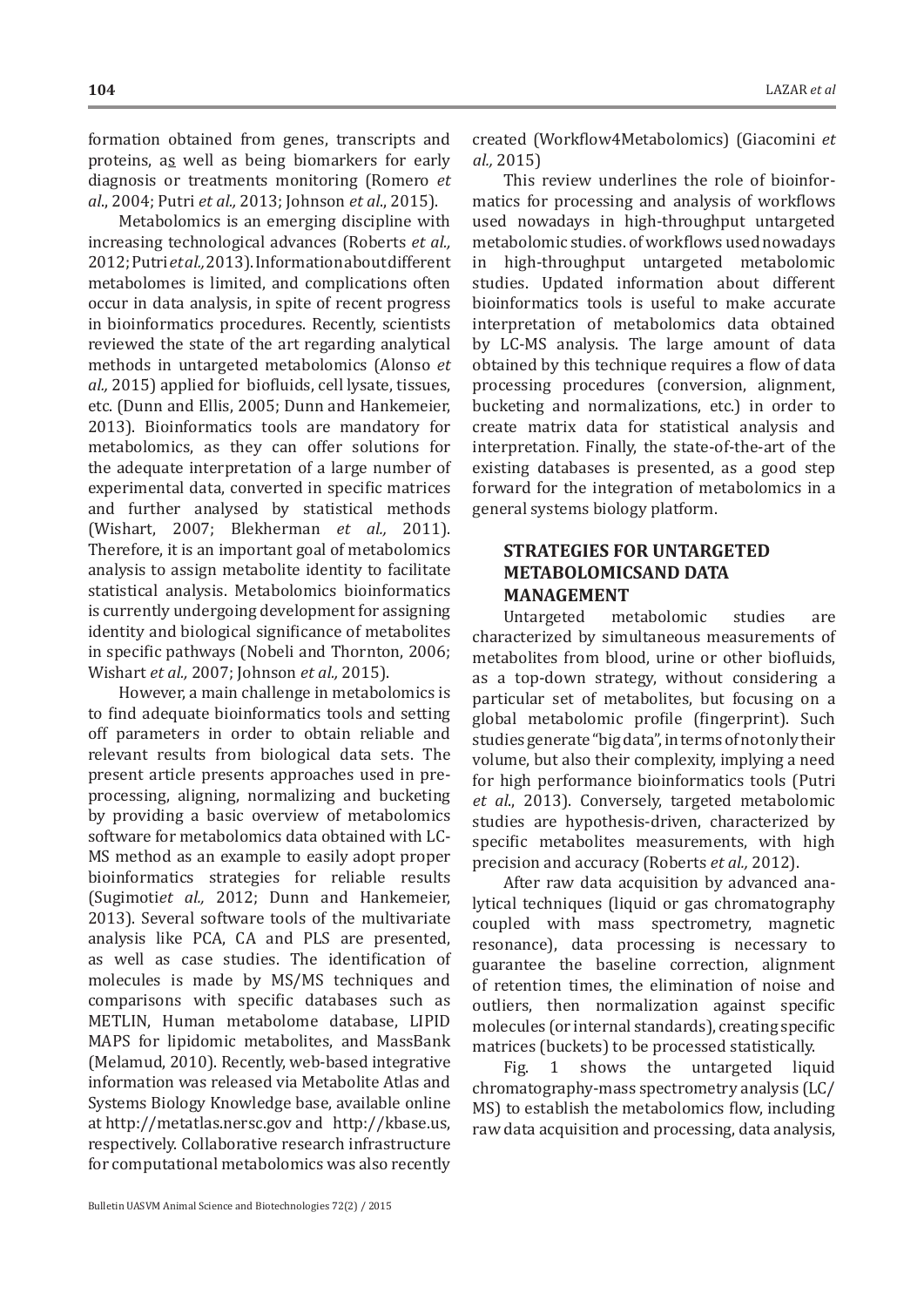**105**

statistics and interpretation, a real pipeline for an untargeted metabolomic study.

Specific strategies were elaborated to elucidate the physiological and/or pathological pathways in humans, animals or plants. As a recent example, one can mention MetaboLights (Steinbeck *et al.,* 2012; Salek *et al,* 2013;), MetaboAnalyst, a webserver for metabolomic data analysis and interpretation (Xia *et al.,* 2009, 2012), the metabolite atlases (Yao *et al,* 2015), as well as specific databases e.g. Lipidomics Gateway (http://www.lipidmaps.org/) (Yetukuri *et al,* 2007) and LipidXplorer for Consensual Cross-Platform Lipidomics (Herzog *et al.,* 2010).

#### **1. RAW DATA ACQUISITION**

Qualitative fingerprints and quantitative profiling of metabolites is made through a specialized method of data acquisition done by advanced analytical techniques based<br>on chromatographic separation by Gason chromatographic chromatography (GC), Liquid Chromatography (LC) or Capillary Electrophoresis (CE) coupled with detection using photodiode array (DAD) or mass spectrometry (MS). Direct spectrometric identification can be made by MS or MS/MS, Magnetic Resonance (NMR) or imaging techniques (MALDI, MRI).

publications report advances in untargeted ultrahigh performance liquid

chromatography/electrospray ionization tandem mass spectrometry based metabolomics, integrated in platforms for the identification and relative quantification of the small-molecule complement of biological systems (Evans *et al,* 2009; Zhang *et al.,* 2012; Yin *et al.,* 2013; Gika *et al.,* 2014).

Mass spectrometry acquires spectral data, expressed as mass-to-charge ratio (m/z) and a relative intensity of the measured compounds. A wide range of instrumental and technical variants ( electrospray ionization, chemical ionization, simple quadrupole, triple quadrupole, time of flight system) are currently available for MS spectrometry, characterized by different ionization and mass selection methods, following advanced separation techniques, as reviewed recently (Tautehahn *et al.,* 2008; Theodoridis *et al.,* 2011; Goodwin *et al.,* 2014). High resolution and accuracy represent the main advantages, although high costs and specialized staff are needed.

#### **2. DATA PROCESSING**

Spectral data processing is a methodological approach aiming to achieve an accurate identification and quantification of molecular features, arranged in a feature matrix.

Data conversion is the first step in data processing binary format files, using different algorithms produced in house (Castillo *et al.,*



Untargeted LC/MS metabolomic flow: from raw data acquisition & processing, to data analysis, statistics and interpretation (identification and mapping)

**Fig.1.** The LC/MS untargeted metabolomics flow: raw data acquisition and processing, data analysis, statistics and interpretation, a real pipeline for an untargeted metabolomic study.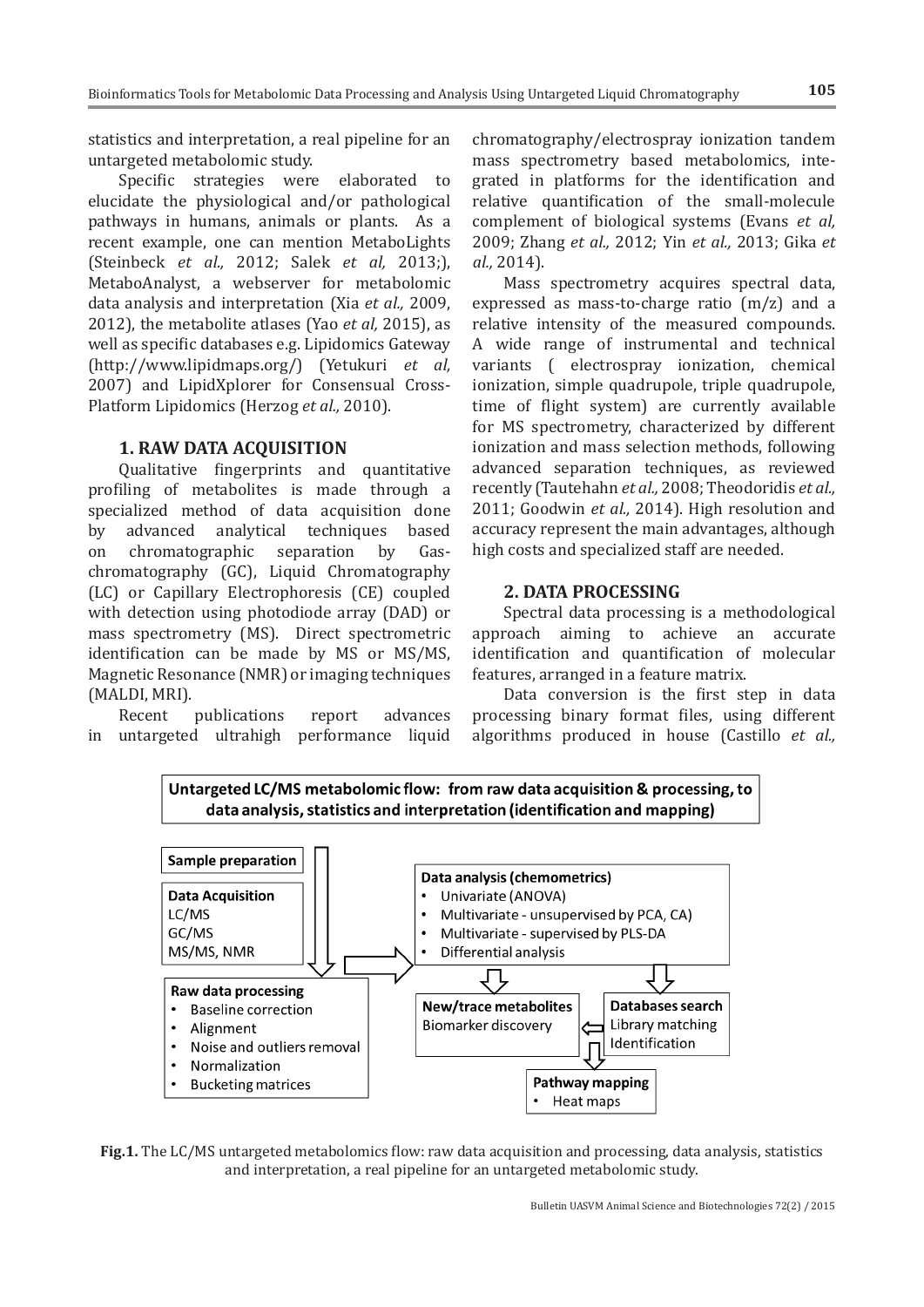2011; Kuhl *et al,* 2011; Hoffmann *et al,* 2012), independent operation systems and software (Sugimoto M. *et al.,* 2012). The most common file formats to store hyphenated-MS data are Net CDF and mzXML. The typical default output files are.RAW file, .RAW directory, .d directory, .d file, peg, .peg file, .raw, .D, Masslynx (.raw files), .wiff file. Data acquisition and processing software, including default output file formats provided by different producers are presented in table 1.

Relevant references were reported about data pre-processing, as well as raw data processing (Liland, 2011), to reduce data complexity for metabolites identification and evaluation (Hansen, 2007; Blekherman *et al.,* 2011). This includes noise filtering, peak detection, alignment, identification and normalization (Podwwojski *et al.,* 2009). There are several softwares which can be utilized for pre-processing, such as Metalign, MZmin, XCMS, Profile Analysis (Table 1).

1. MetAlign combines direct conversion to and from manufacturer formats, as well as netCDF, baseline correction, de-noising, accurate mass calculation, alignment, export of univariate statistical selections to differential MS data file, export to spreadsheets for multivariate statistical analysis and conversion of a multivariate statistical selection to a MS data file, being used and reported by many metabolomics publications, since 1995 to 2013 as the third cited pre-processing tool searched in SciFinder (www.cas.org/products/scifinder) and Web of Science (www.thomsonreuters.com/ web-of-science) (Coble *et al.,*2014). MetAlign 3.0 is a new open source version which can be downloaded from the official site (www.metalign. nl) (Lommen *et al.,* 2012).

2. MZmine (Katajamaa *et al.*, 2006, 2007) allows easy comparisons of data across multiple samples, linear normalization with/without internal standards. For peak detection, it creates unique masses for connecting data points of successive scans, using 1-4 algorithms to build deconvoluted chromatograms (Pluskal *et al.,* 2010). MZmine2, which was released recently, contains identification methods to be used online in databases such as PubChem, KEGG, HMDB and METLIN.

3. XCMS package is the first cited software useful for pre-processing metabolic data, which incorporates matched filtration, peak detection, retention time alignment, and peak matching (Coble *et al.,* 2014). LC-MS feature detection can be done with an original implemented algorithm Filter (Katajamaa *et al*., 2007) and a new developed algorithm named CentWave (Tautenhahn *et al.,* 2008). Both algorithms are integrated in the Bioconductor R-package XCMS (http:// www. bioconductor.org/). Nonlinear retention time alignment, which is the most important for LC-MS, can be done using endogenous metabolites (Smith, 2006). This type of realignment is done by matching peaks representing the same analytes from different samples, very useful for untargeted analysis. An extension of this package,  $XCMS<sup>2</sup>$  can search automatically high quality MS-MS data in METLIN database (Benton *et al.,* 2008).

Profile analysis 2.0, provided by BrukerDaltonics, is applied for LC/MS preprocessing data and statistical analysis, including peak picking, filtering and normalization. Find Molecular Features (FMF) is a peak finding algorithm for quantitatively pinpointing relevant information; it eliminates noise and outliers,

**Tab.1.** Data acquisition and processing software, including default output file formats provided by producers\*

| Provider<br>of LC/MS (QTOF) | Manufacturer<br>software | Default output format | Conversion software              | Conversion<br>output formats |
|-----------------------------|--------------------------|-----------------------|----------------------------------|------------------------------|
| Waters                      | Masslynx V 4.0           | Masslynx .raw file    | MetAlign                         | .net; .cdf                   |
| <b>Applied BioSystems</b>   | Analyst QS               | wiff file             | File Translator                  | *.cdf                        |
| <b>Bruker</b>               | <b>Hystar Compass</b>    | .d, YEP, BAF, FID     | Data Analysis Metabolic profiler | *.cdf, *.txt                 |
| <b>AB SCIEX</b>             | Analyst                  | .wiff                 | Marker View                      |                              |
| Agilent                     | MassHunter               | .d                    | Mass Profiler MS Convert         | .mzXML                       |
| ThermoFisher                | Xcalibur                 | raw.                  | Xcalibur                         |                              |

\*Data sources of software inputs/outputs are available at: https://wiki.nbic.nl/index.php/Metabolomics\_Data\_formats\_/\_data\_sources https://bix-lab.ucsd.edu/display/Public/Data+Conversion+to+.mzXML

Bulletin UASVM Animal Science and Biotechnologies 72(2) / 2015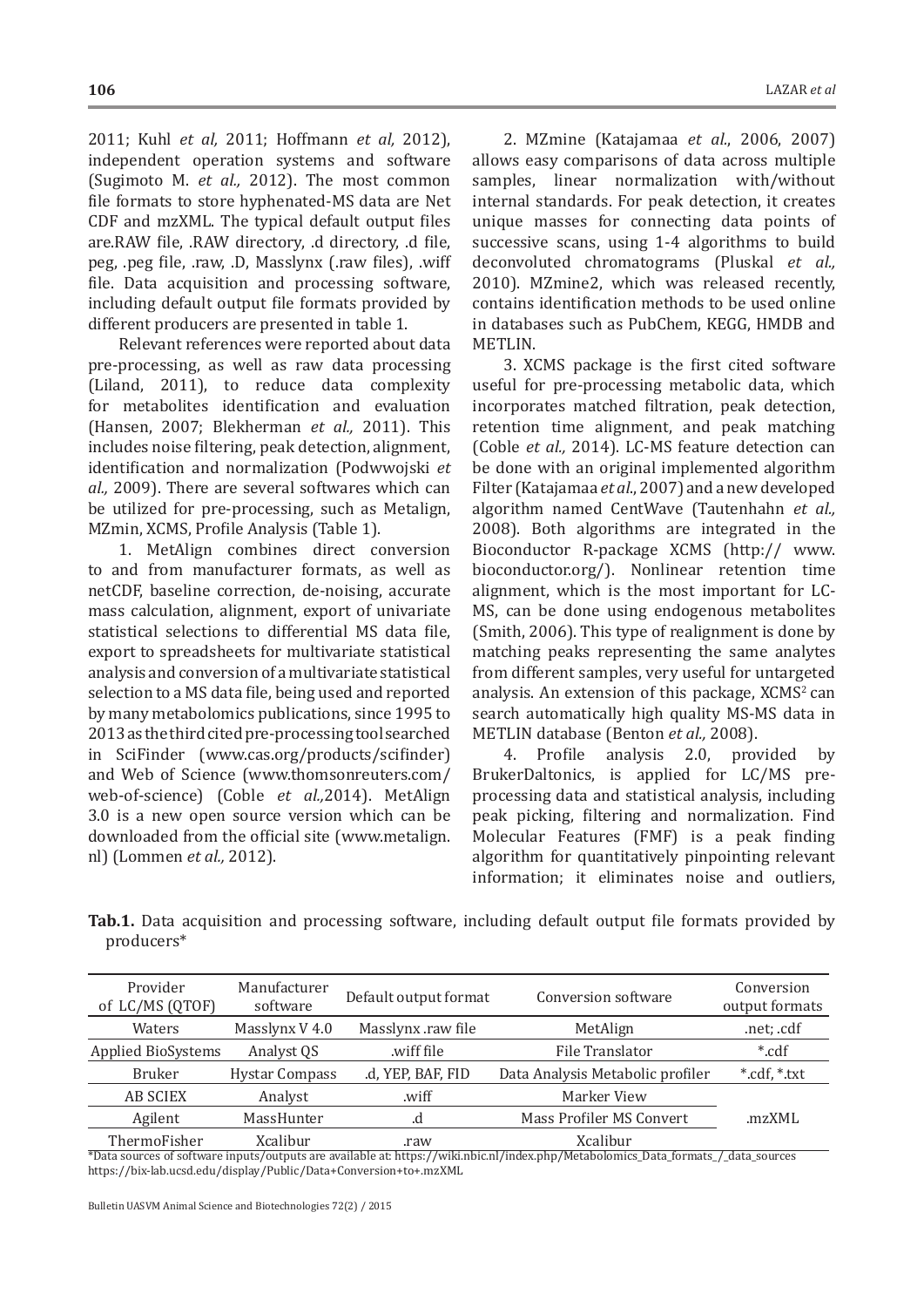finally creating bucket tables of data. There are two options for creating such buckets: rectangular and advance bucketing. This software has various filtering and normalization options (www.bruker. de).

**Features and peak detection.** The objective of this step is to identify and quantify the features present in the spectra. Peak-based methods are the most common algorithmic choice for featuredetection in MS-based studies (Gika *et al*., 2014; Rafiei and Sleno, 2015), to detect the peaks across the spectrum and integrate their areas to provide a quantification of the underlying metabolite. Peak detection applies algorithms which analyse each sample spectrum independently (Tautenhahn *et al,* 2008, 2012; Pluskal *et al.,* 2010). In the first step, the spectra are smoothed using the Wavelet transform-based filter's superior performance, while in the second step, the different metabolite peaks are identified using one or multiple detection thresholds applied to different parameters such as the signal-to-noise ratio, intensity, or the area of each peak from the resulting filtered spectra.

Martens *et al.* (2010) report the new standard for mass Spectrometry data analysis mzML. Tools and databases of the KOMICS webportal for pre-processing, mining, and dissemination of metabolomics data were recently reported (Sakurai *et al*., 2014)

**Spectral alignment** is one of the main processing steps in metabolomic studies involving multiple samples. When analysing multiple spectra, the position of the peaks corresponding to the same metabolic feature may be affected by non-linear shifts. In MS-based analysis, peak shifts are observed across the retention time axis, and are generally associated with changes in the stationary phase of the chromatographic column. Spectral alignment methods are applied to correct this undesired variability in the samples that can profoundly affect the quality of the study (Podwwojski *et al.,* 2009; Jiang *et al.,* 2013). The spectral alignment algorithms can be divided in two main groups: methods where the spectral data are aligned before peak detection (a) and peak-based methods, where spectral peaks are aligned after the peak detection, using their coordinates (b), e.g. m/z and retention time in LC/MS). Spectral alignment methods (a) are also classified into warping and segmenting methods, the first ones applying a non-linear

transformation to the retention time axis in order to maximize the correlation between the spectra. The alignment is then performed by either stretching or shrinking spectral segments to reach this correlation maximization. This is done by splitting the original sample and reference spectra into small segments, and by separately aligning each pair of segments. Alignment is performed through dynamic programming in such a way that limited changes in segment lengths are allowed. This way, the overall correlation between both spectra is effectively maximized. That is also based on dynamic programming, where a warping path is computed to which the connected data points of each spectrum are equivalent. (Alonso *et al.,* 2015).

A good methodological report (Hoffmann *et al*., 2012) introduces two algorithms for retention time alignment of GC-MS datasets by two methods: BIPACE (bidirectional peak assignment and cluster extension) and CEMAPP-DTW (Centerstar multiple alignment by pairwise partitioned dynamic time warping). Recently released, the Icoshift algorithm (Savorani *et al.,* 2010) is one of the most commonly used segmentation methods which is based on the convergence toward a reference signal.

Compared to the warping and segmentation alignment methods, peak-based methods (b) are applied after peak detection. This type of method is implemented in the XCMS software (Tautenhahn *et al.,* 2012). Since the shifts along the m/z axis are minimal and the m/z axis has a high resolution, the data can be safely binned in m/z intervals, and peak alignment can be performed on each bin, along the chromatographic time. Another common alignment method used in MS is the RANSAC algorithm (Pluskal *et al.,* 2010), which allows the corresponding peaks across samples to be identified by LOESS regression on different retention times and m/z windows.

### **3. DATA ANALYSIS BY CHEMOMETRICS (STATISTICAL EVALUATION)**

Chemometrics became an interdisciplinary science of extracting and analysing data cohorts, solving descriptive and predictive problems from experimental data. Once the metabolite features are identified, there are multiple univariate and multivariate statistical methods that can be used to perform the desired study analysis. These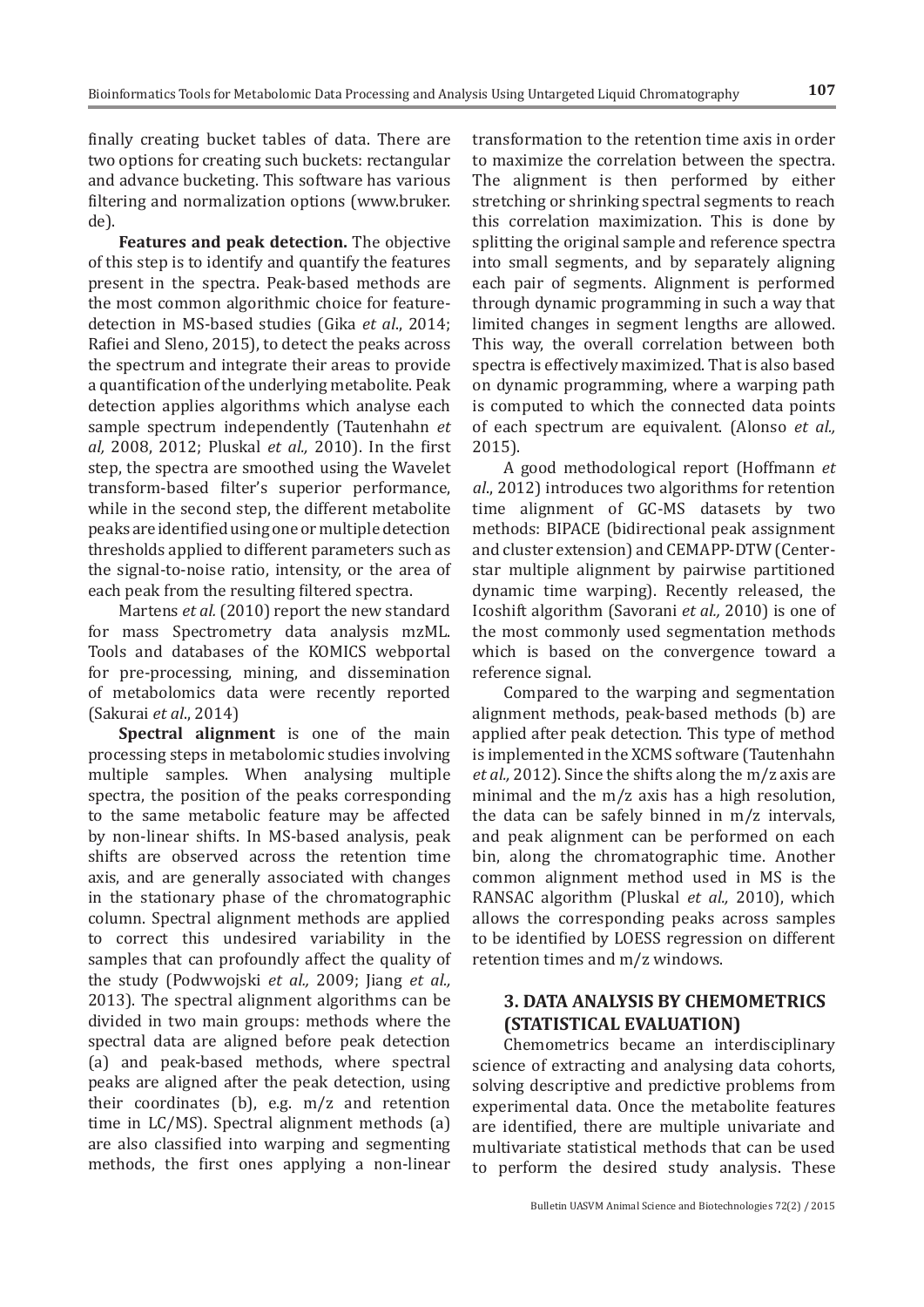groups of techniques are commonly known as chemometric methods (Van der Greef, 2005; Lavine and Workman, 2006; Madsen *et al.,* 2010),

Each metabolomic feature is intrinsically related to the concentration of a particular metabolite. Depending on the analytical technique and the spectral processing workflow that have been used, different metabolomic features are used as input for data analysis. Progress in using bioinformatics tool MetScape2, for the analysis and visualization of metabolomics and gene expression data was reported recently (Karnovschi *et al.,* 2012).

Spectral peak areas are the most commonly used features in high-throughput MS-based metabolomics data. They are computed through the integration of the peaks identified and aligned using the methods described in the previous section.

**Univariate methods** analyse metabolomic features independently. They are common, easy to use statistical analysis approaches, which get fast interpretation. However, their main disadvantage is that they do not take into account the presence of interactions between the different metabolic features, which is usually the case in biological samples, with very complex composition and many correlations between features from the same metabolite and inter-metabolites of the same pathway. Also, the effect of potential confounding variables (age, gender, diet, body mass index) is not taken into account by these methods, increasing the probability of obtaining false positive or false negative results (Saccenti *et al.,* 2014; Alonso *et al,* 2015)

In contrast to univariate methods, **multivariate analysis** methods take into account all the metabolomic features simultaneously and, therefore, can identify relationship patterns between them. These pattern-recognition methods can be classified into supervised and unsupervised methods (Worley and Powers, 2013).

In **unsupervised methods**, the similarity patterns within the data are identified without taking into account the type or class of the metabolite. These are often applied to summarize the complex metabolomic data. They provide an effective way to detect data patterns to be correlated with experimental and/or biological variables. Principal component analysis (PCA) is the most commonly used unsupervised method

in metabolomic studies (Alonso *et al*., 2015). PCA is based on the linear transformation of the metabolic features into a set of linearly uncorrelated (i.e., orthogonal) variables known as principal components. This decomposition method maximizes the variance explained by the first component, while the subsequent components explain increasingly reduced amounts of variance. At the same time, PCA minimizes the covariance between these components. After applying the PCA, a set of loading and score vectors are obtained: loading vectors represent the principal components and each vector coefficient corresponds to the contribution of each variable to the principal component (i) while the score vectors represent the projection of each sample onto the new orthogonal basis. Plotting the scores over the first principal components is a convenient way of summarizing the global dataset, since first principal components "capture" most of the dataset variability. PCA is also used in metabolomics studies to assess data quality, since it can identify sample outliers or reveal hidden biases in the study, as well as the impact of technical variation in the analysis of metabolic profiles (Gika *et al.,* 2014; Yin *et al.,* 2013). Other unsupervised methods, such as hierarchical clustering analysis (HCA) and self-organizing maps (SOMs), have also been applied to metabolomic data (Tsugawa, 2011; Goodwin *et al.,* 2014), being suitable to detect non-linear parameters that are not covered by PCA and also to visualize metabolic phenotypes

(Alonso *et al.,* 2015) **Supervised methods** are used to identify metabolic patterns that are correlated with the phenotypic variable of interest while suppressing other sources of variance (Xia *et al*., 2013). Partial least squares (PLS) is one of the most widely used supervised method in metabolomics, being used either as a regression analysis (i.e., quantitative variable of interest) or as a binary classifier (PLS-DA). Unlike PCA, PLS components do not maximize the explained dataset variance but the covariance between the variable of interest and the metabolomic data. Therefore, the loadings of PLS components represent a measure of how much a feature contributes to the discrimination of the different sample groups. However, one weakness of PLS is that some metabolic features that are not correlated with the variable of interest

and feature patterns based on their similarity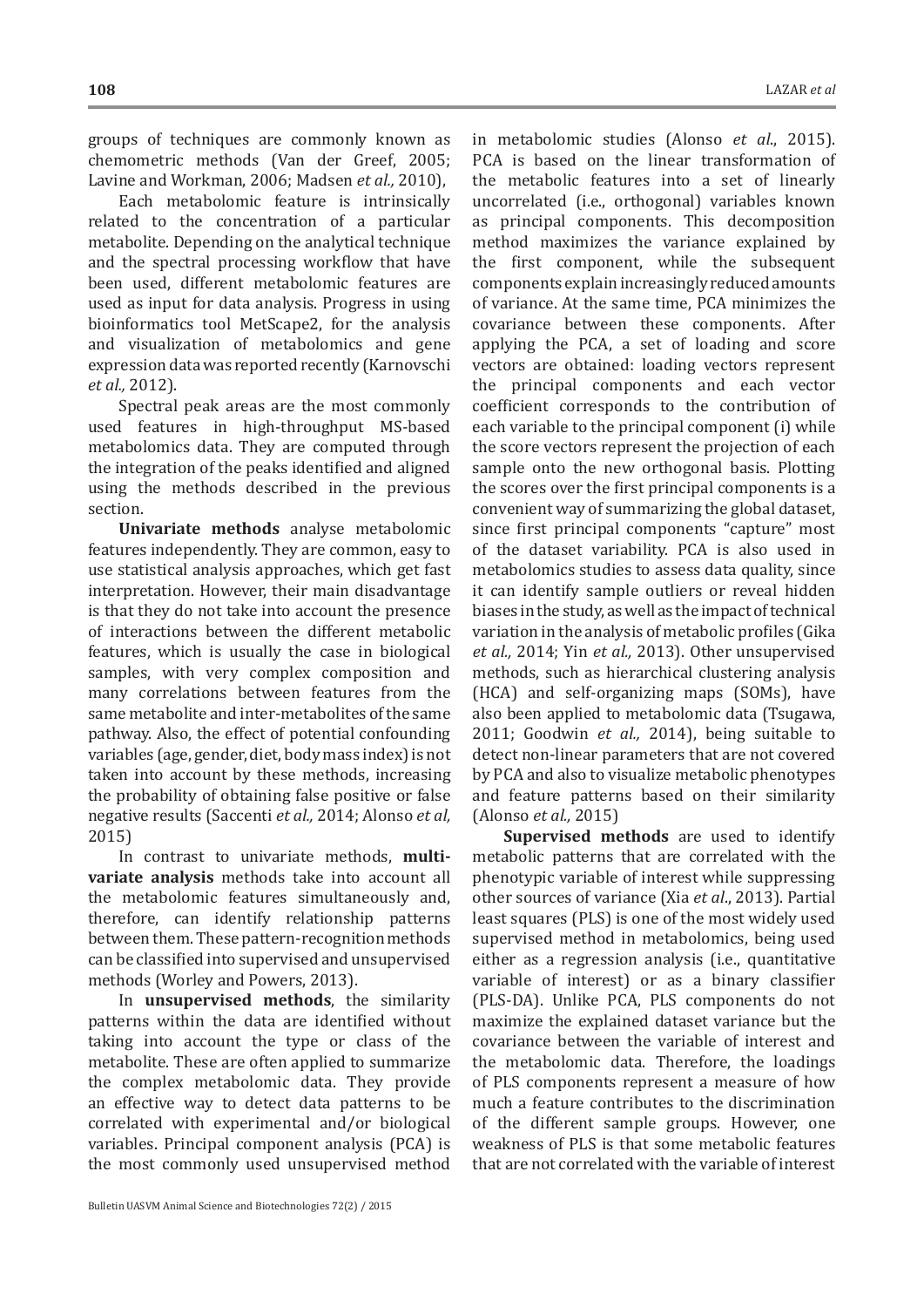can influence the results. To surpass this problem, orthogonal PLS (O-PLS) was developed, as a model which factorizes the data variance into two components: a first component correlated with the variable of interest, and a second uncorrelated component (i.e., orthogonal). Classification of metabolomics samples is commonly performed by fitting the discriminant analysis versions of PLS and O-PLS models, named PLS-DA, O-PLS-DA. In the last years, a progressive move from the use of PLS models to O-PLS has been observed in the metabolomics field.

In metabolomics, many classical statistical tools (t-test, ANOVA) such as correlation analysis and simple linear regression also utilize pairs of variables, and these methods can be extended to manage hundreds or thousands of variables simultaneously. Scales of relationship between variables are reflected by covariance or correlation, which are used in multivariate analysis apart from the mean (Saccenti *et al.,* 2014). Several software tools are or can be used for multivariate analysis in metabolomics; however the article present only a few used in multivariate analysis such are: SIMCA (Tsugawa *et al*, 2011), Unscrambler 10.X, ProfileAnalysis 2.0 andMultiBase. Table 4 presents types of data analysis.

**Unscrambler10.X** software includes many functions, e.g. advanced regression, classification and predictive modelling tools, Cluster Analysis, PCA, PLS-DA and many more. This software provides great visualization option for PCA plots such as 2-D and 3-D graphics, as well as common rotation on the 3-D results that helps to identify and understand patterns in large or complex data sets. PCA is useful to see differences between samples, what variables are involved in most of these differences and whether these variables are correlated or independent from one another. PLS-DA sharpens the difference between groups by rotating PCA components in order to obtain maximum separation between classes, and it helps to understand which variables are responsible for the molecular separation. Cluster Analysis is done by K-Means methodology, based on specific distance measurements. More information about this software can be found on the producer's website (http://www.camo.com/)

**Profile Analysis** includes PCA, Hierarchical Clustering Analysis (HCA) and PLS-DA. It extracts the relevant statistics on the distribution of samples and group characteristics using PCA. Profile Analysis links statistical results with the original LC-MS data provided by Hystar (Bruker), enabling fast on-the-fly identification of potential biomarkers by SmartFormula. PCA and HCA quickly reveal sample clustering helping to focus on the relevant information in a data set. Visualization of PCA plots are available only in 2-D form on this software.

**Multibase** provides a set of powerful, graphical statistical tools, an Excel Add-In program, which can directly process Excel data without any troublesome conversions. It includes PCA, Partial Least Squares (PLS), Cluster Analysis and others. With PCA, the sample distribution is simplified and the underlying factors explain the pattern of variable and sample correlations. The sample group distributions of different categories are shown with ellipses. All information about

| Tool           | Type        | Website                                       | Reference               |
|----------------|-------------|-----------------------------------------------|-------------------------|
| MetaboAnalyst2 | web         | http://www.metaboanalyst.ca/                  | Xia et al., 2012        |
| <b>XCMS</b>    | R           | http://metlin.scripps.edu/xcms/               | Smith et al., 2006      |
| MetSign        | MatLab      | http://metaopen.sourceforge.net/              | Lommen and Kools, 2012  |
| XCMS online    | Web         | https://xcmsonline.scripps.edu/               | Tautenhahn et al., 2012 |
| <b>MAVEN</b>   | Application | http://genomics-pubs.princeton.edu/<br>mzroll | Melamud et al., 2010    |
| mzMine2        | Application | http://mzmine.sourceforge.net/                | Pluskal et al., 2010    |
| <b>AStream</b> | R           | http://www.urr.cat/AStream/AStream.<br>html   | Alonso et al., 2015     |
| Camera         | R           | http://metlin.scripps.edu/xcms/               | Kuhl et al., 2011       |
| MetDAT         | Web         | http://smbl.nus.edu.sg/METDAT2/               | Xia et al, 2009         |

Bulletin UASVM Animal Science and Biotechnologies 72(2) / 2015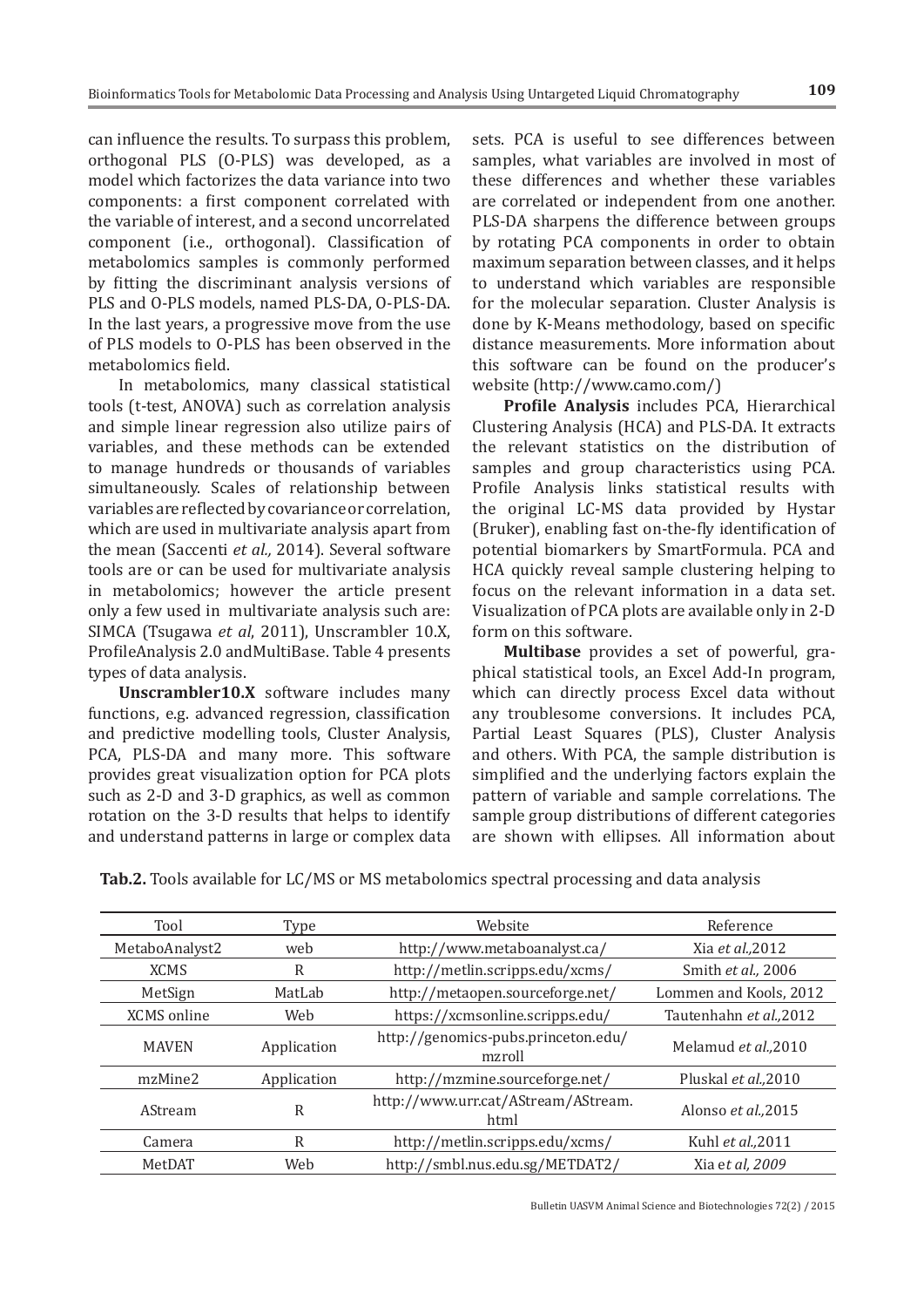Multibase can be found on the website of the developer (http://www.numericaldynamics. (http://www.numericaldynamics. com/).

As a summary for data processing and analysis, Table 2 includes a list of the most important tools available for LC/MS metabolomics spectral processing and data analysis<br>To illustrate the

diverse numerical interactions among multiple, high-complexity data, novel Venn Diagram programs were created to compare, superpose and visualize datasets with differentially regulated data sets. Recently, Cai *et al*. (2013) reported updated information about the utility of Venn diagram generators (www. pangloss.com/seidel/protocols/venn4.cgi) and the web application for comparison of biological dataset lists.

# **4. DATABASES AND METABOLITE IDENTIFICATION**

Metabolite identification is one of the major challenges of high throughput metabolomic analysis, an indispensable step which confers the biological meaning of the associated features in a metabolomic study. In MS-based studies, the common metabolite identification approach is based on querying metabolomic databases for the neutral molecular mass values of the identified peaks using a tolerance window. Recently, an automatic identification toolkit (MAIT) included in an R package to analyse LC/MS metabolomic data was created (Fernández-Albert *et al.,* 2014).

**Biomarker discovery and identification** is one of the most promising applications of metabolomics, especially in the medical sciences. They are usually determined using supervised analysis models, capable to aggregate the evidence of multiple metabolites. The usefulness of the resulting classification models is proved by their use in clinical investigations. Recently, Gao *et al*. (2010) reported the use of MetScape, a Cytoscape plug-in system useful for visualizing and interpreting metabolomic data in the context of human metabolic networks.<br>Identification tools:

### **Inetabolomic databases**

Several free electronic databases are available, such as Human Metabolomic Data Base (Wishart *et al.,* 2009), LIPID MAPS (Sud *et al.,* 2007), KEGG (Kanehisa *et al,* 2012), MetaCyc (Caspi *et al.,* 2014), HumanCyc (Romero et al., 2004), Reactome (Croft D. *et al.,* 2011), Metlin (Smith *et al.,* 2005), which offer the possibility to identify unknown molecules based on their m/z, visualized pathway maps and detailed information about metabolites. Some of these databases (HMDB, METLIN) contain human biomedical information. Metabolic pathway databases (KEGG, MetaCyc, HumanCyc, Reactome) contain reference to different organisms, reaction and pathways, and facilitate the exploration of metabolism between species (Wishart *et al.,* 2007).

The existing metabolome databases (more than 30) are based on mass spectrum, and they are compound and pathways oriented, as described recently by Fukushima and Kusano (2013).

Table 3 presents the most widely known databases using LC/MS data, their characteristics, website links and references.

To simplify data analysis and improve accessibility, a free, accessible, easy-to-use web server for metabolomic data analysis called MetaboAnalyst is functional. It includes options for data processing, normalization, multivariate statistical analysis (t-tests, PCA, PLS-DA) metabolite identification and pathway mapping. It includes also a large library of reference spectra to facilitate compound identification from many input spectra. The new version, MetaboAnalyst 2.0 is hosted on a powerful server with substantially modified code to take advantage the server's multi-core CPUs for computationally intensive tasks. A downloadable version of MetaboAnalyst 2.0, along with detailed instructions for local installation is now available (Xia *et al.,* 2012). HORA suite (Human blOod Range vAlidator) consists of a Java application used to validate the metabolomic analysis of human blood against a database that stores the normal plasma and serum range concentrations of metabolites. The goal of HORA is to find the metabolites that are outside the normal range and to show those not present in the list provided by the user, for different thresholds of concentration (Bruschi *et al.,* 2008)

**The pathway and network analysis**  amplifies the information generated by metabolomic studies useful for systems biology. Both approaches exploit the relational properties found in metabolomic data. Pathway analysis uses the preliminary biological knowledge to analyse metabolite patterns from an integrative point of view. Alternatively, network analysis uses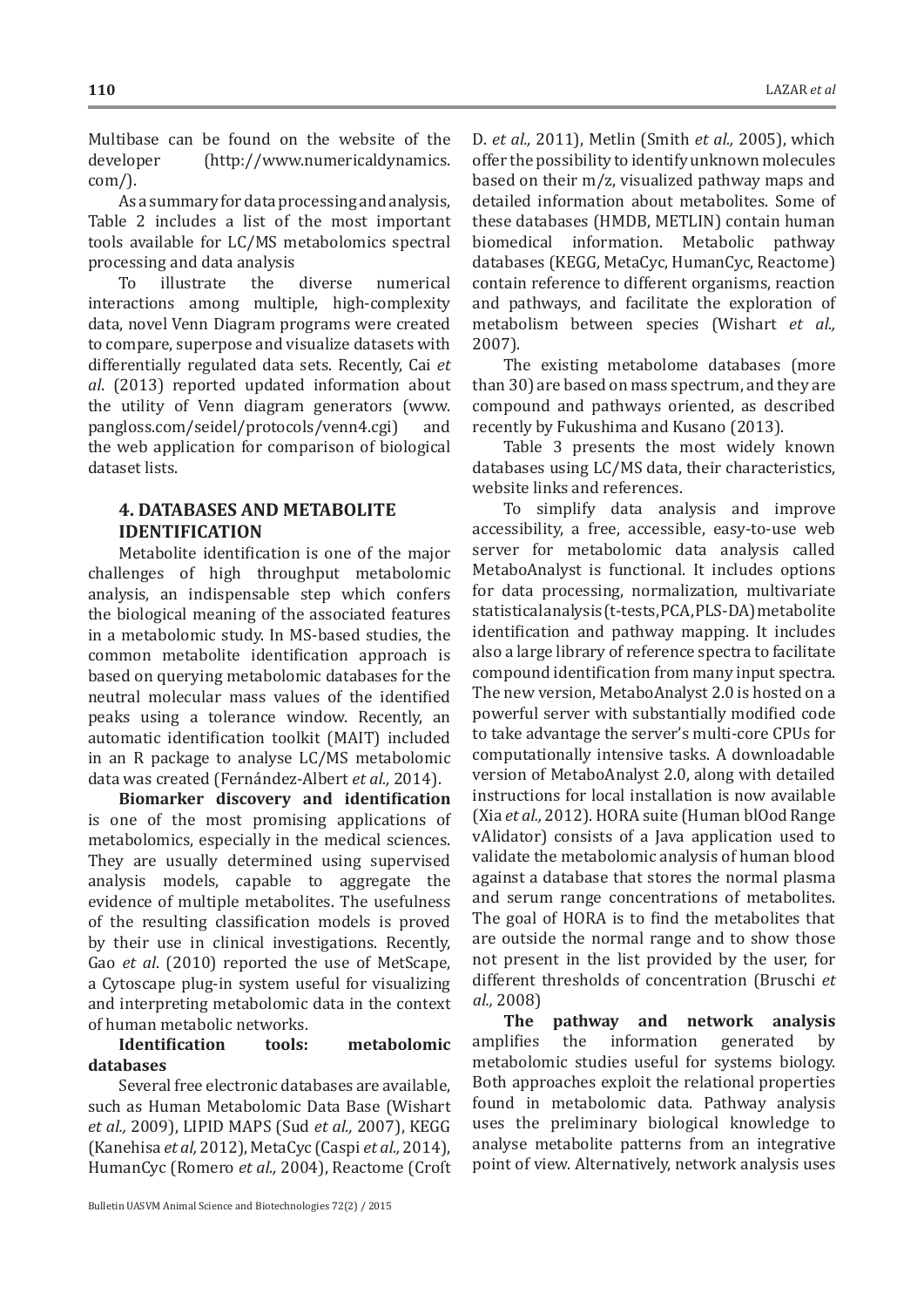| Database short<br>name                                    | Main Characteristics                                                                                                                                                                                                                                                                                                                                                                                                | Web address link and relevant<br>references                                                          |
|-----------------------------------------------------------|---------------------------------------------------------------------------------------------------------------------------------------------------------------------------------------------------------------------------------------------------------------------------------------------------------------------------------------------------------------------------------------------------------------------|------------------------------------------------------------------------------------------------------|
| <b>GMD</b>                                                | Database based on GC/MS data                                                                                                                                                                                                                                                                                                                                                                                        | www.gmd.mpimp-golm.mpg.de<br>(Kopka, 2005)                                                           |
| <b>HMDB</b>                                               | MS search data on metabolites (MZ format), clinical data, molecular biology and<br>biochemistry; Metabolite data in biofluids (blood, urine, saliva, etc.); Searching of<br>compounds is easy, advanced search tool allows users to select or search over several<br>combinations of subfields.                                                                                                                     | http://www.hmdb.ca<br>(Wishart et al., 2013)                                                         |
| <b>HORA</b> suite                                         | Java application, open-source software, including Database and software for human<br>metabolomics.                                                                                                                                                                                                                                                                                                                  | http://www.paternostrolab.org<br>(Bruschi et al, 2008)                                               |
| Human<br>Cyc                                              | Similar to MetaCyc but adapted to human metabolism. Tools for querying, visualizing<br>and analysing the underlying database and for analysing omics data. Still in progress.                                                                                                                                                                                                                                       | http://humancyc.org/<br>(Romero et al., 2004; Wishart et al.,<br>2007).                              |
| KEGG                                                      | Full name: Kyoto Encyclopedia of Genes and Genomes<br>Includes 17 databases, including biological systems' information, genomic<br>information, chemical information and health information.<br>The most known and complete pathway database, for many organisms.                                                                                                                                                   | http://www.genome.jp/kegg/<br>http://www.kegg.jp/<br>(Kanehisa et al., 2012)                         |
| <b>LIPID MAPS</b><br>LipidBank<br>(for natural<br>lipids) | A lipidomic database which offers: LIPID MAPS, detailed biochemical pathways,<br>protocols, analytical tools for lipid quantitation, structure drawing tools, mass<br>spectrometric standards and experimental data.<br>It includes two databases: LIPID MAPS Structure Database (LMSD), LIPID MAPS<br>Proteome Database (LMPD) (8500 genes and 12 000 proteins from several species<br>and humans).                | http://www.lipidmaps.org/<br>(Melanund, 2010)<br>http://lipidbank.jp<br>(Fukushima and Kusano, 2013) |
| <b>LSMD</b>                                               | 37500 lipid structures with MS/MS data                                                                                                                                                                                                                                                                                                                                                                              | http://www.lipidmaps.org<br>(Sud et al., 2007)                                                       |
| Mapman                                                    | A stand-alone tool for analysis of omics data                                                                                                                                                                                                                                                                                                                                                                       | http://mapman.gabipd.org                                                                             |
| MassBank<br>and<br>Bio-Massbank                           | 2337 metabolites and more than 41000 spectra LC/MS and GC/MS                                                                                                                                                                                                                                                                                                                                                        | http://www.massbank.jp;<br>http://www.bio.massbank.jp; (Horai et<br>al., 2010)                       |
| MassBase                                                  | Mass Spectral archive for LC-MS data                                                                                                                                                                                                                                                                                                                                                                                | http://webs2.kazusa.or.jp/massbase<br>(Fukushima & Kusano, 2013)                                     |
| MeltDB                                                    | A web-based system for data analysis and management of metabolomics                                                                                                                                                                                                                                                                                                                                                 | http://meltdb.cebitec.uni-bielefeld.de<br>(Kessler et al, 2013)                                      |
| MetaboAnalyst                                             | A web-based metabolomic data processing tool which includes NMR spectra, MS peak<br>lists, compound/concentration data in a wide variety of formats                                                                                                                                                                                                                                                                 | http://www.metaboanalyst.ca<br>(Xia et al., 2012)                                                    |
| MetaboLights                                              | An open-access repository considered a new "cosmos" database for metabolomics and www.ebi.ac.uk/metabolight (Steinbeck<br>metadata.                                                                                                                                                                                                                                                                                 | et al., 2012; Salek et al, 2013; Haug et<br>al., 2013;)                                              |
| Metabolomics.<br>jp                                       | A wiki database for metabolomics                                                                                                                                                                                                                                                                                                                                                                                    | http://metabolomics.jp<br>(Fukushima and Kusano, 2013)                                               |
| MetaboSearch                                              | Mass-Based Metabolite Identification Using Multiple Databases                                                                                                                                                                                                                                                                                                                                                       | http://omics.georgetown.edu:443/<br>MetaboSearch.jsp<br>(Zhou et al., 2012)                          |
| MetaCyc                                                   | Experimental database, which may elucidate metabolic pathways from all domains of<br>life. It contains reactions, chemical compounds and genes. It is an online encyclopedia<br>of metabolism, stores and predicts metabolic pathways involved in primary/<br>secondary metabolism, sequenced genomes, supports metabolic engineering via<br>enzyme database and metabolite database helping metabolomics research. | http://metacyc.org/<br>(Caspi et al., 2014)                                                          |
| MetiTree                                                  | Database for small molecules                                                                                                                                                                                                                                                                                                                                                                                        | http://www.MetiTree.nl                                                                               |
| <b>METLIN</b>                                             | Contains metabolite information and tandem mass spectrometry data. Facilitates<br>metabolite identification, provides MS/MS comprehensive metabolite data. Each<br>metabolite is linked to outside resources.                                                                                                                                                                                                       | http://metlin.scripps.edu/<br>(Tautenhahn et al., 2012)                                              |
| MetScape                                                  | A cytoscape plugin for visualizing metabolomic data                                                                                                                                                                                                                                                                                                                                                                 | http://metscape.ncibi.org                                                                            |

# **Tab. 3**. List of Metabolomics databases and their main characteristics and website links and references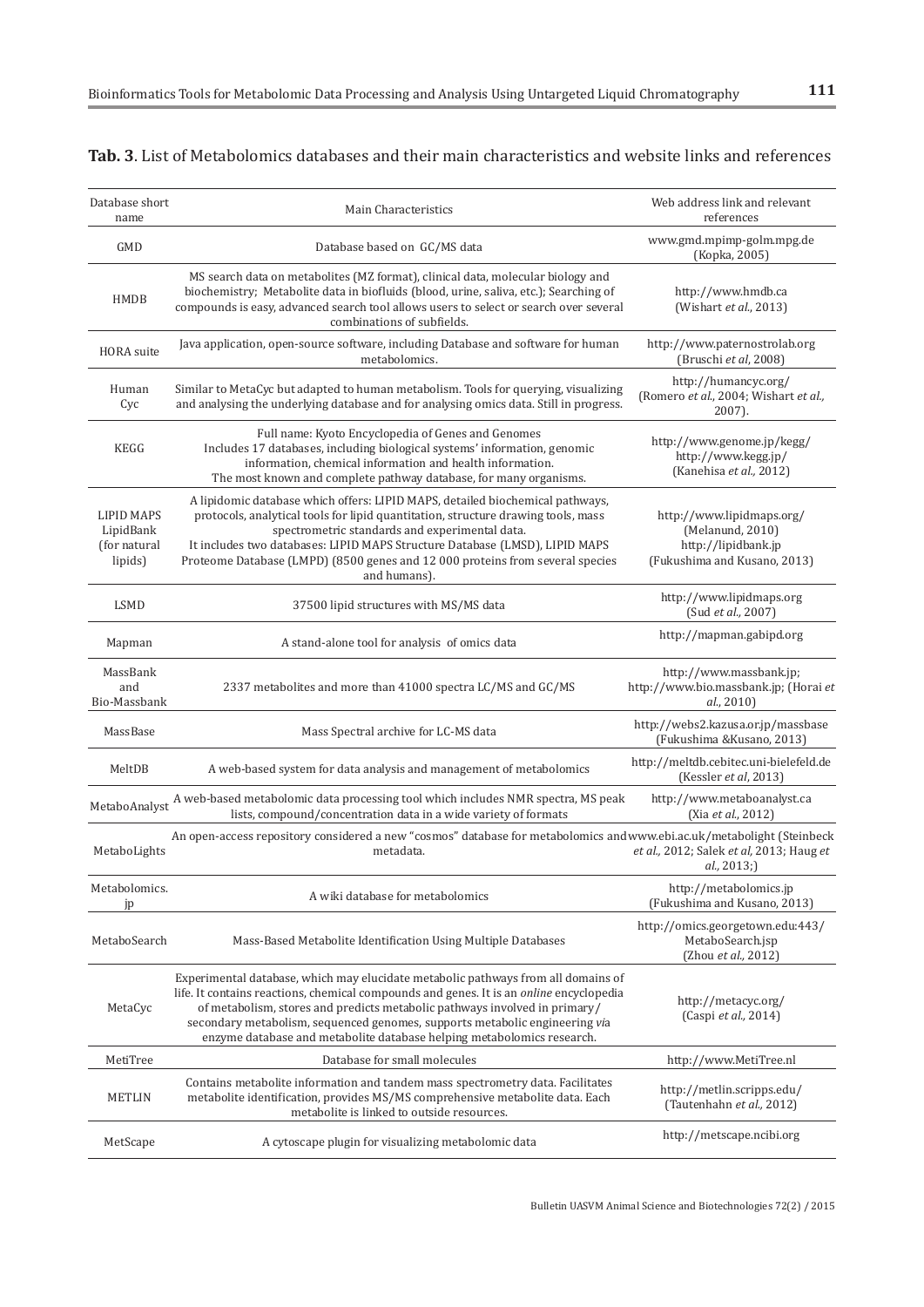| Madison Metabolomics Consortium Database - metabolite identification                                                                                                                                                            | http://mmcd.nmrfam.wisc.edu/<br>(Cui et al, 2008)                          |
|---------------------------------------------------------------------------------------------------------------------------------------------------------------------------------------------------------------------------------|----------------------------------------------------------------------------|
| Mass spectra database based on LC/MS and GC/MS, MS <sup>2</sup> analytical data                                                                                                                                                 | http://www.sisweb.com/software/<br>ms/nist<br>(Fukushima and Kusano, 2013) |
| A tool to visualize biological pathways                                                                                                                                                                                         | http://www.pathvisio.org                                                   |
|                                                                                                                                                                                                                                 | http://pubchem.ncbi.nlm.nih.gov<br>http://www.ebi.ac.uk/chebi              |
| It is a manually curated database, which provides intuitive bioinformatics tools for the<br>visualization, interpretation and analysis of pathway knowledge.                                                                    | http://www.reactome.org/<br>(Crot et al., 2011)                            |
| More than 1500 metabolites mapping >730 small molecules pathways found in<br>humans. More than 350 hand-drawn pathways of small molecule metabolism involved<br>in disease pathways and signalling, 280 being unique molecules. | http://www.smpdb.ca<br>(Frolkis et al, 2010; Jewison et al.,<br>2014)      |
| A stand-alone tool for mapping omics data into metabolic pathways                                                                                                                                                               | http://vanted.ipk-gatersleben.de                                           |
| 1910 pathways                                                                                                                                                                                                                   | http://wikipathways.org/<br>(Kelder et al, 2012)                           |
|                                                                                                                                                                                                                                 | WikiPathways                                                               |

the high degree of correlation existing inside the metabolomics data, to build metabolic networks that characterize the complex relationships existing in the set of measured metabolites.

Until now, when analysing metabolomic data, no prior knowledge regarding metabolite relationships was assumed, but in the last years, biological knowledge available for metabolomics studies has been constantly increasing. Metabolic pathways link together metabolites related to the same biological process, directly or indirectly connected by one or multiple enzymatic reactions.

databases Encyclopedia of Genes and Genomes (KEGG) (Kanehisa *et al.,* 2012), Small Molecule Pathway DataBase (SMPDB) (Jewison *et al*., 2014), EHMN (Ma *et al.,* 2007), WikiPathways (Kelder *et al*., 2012), MetaCyc (Caspi *et al*., 2008) provide exhaustive information about a large number of metabolic pathways. The availability of these databases therefore enables the use of pathway-based approaches in metabolomics. These methods are referred to as a metabolite set enrichment analysis (MSEA), and are methodologically based on the gene set enrichment analysis (GSEA) approach, designed for pathway analysis of gene-expression data (Khatri *et al.,* 2012). Three different approaches have been developed to perform MSEA (Xia and Wishart, 2010) as presented by Alfonso *et al.* (2015).

#### **5. INTEGRATION OF OMICS DATA**

Systems biology integrates methods which<br>improve our understanding of biological understanding of biological

processes, including metabolomics. New platforms, such as http://kbase.us (Knowledge based platform on systems biology) are functional, as well as integrative metabolite atlases (Bowen and Northen, 2010; Yao *et al.,* 2015) which provide the framework and interface, web-based access to raw mass spectrometry data related to chemicals detected. The Bioportal also offers an enhanced web service for medical ontology to access and to use in software applications (Whetzel *et al,* 2011). Xia *et al* (2013) reports another web-based tool INMEX, for integrative meta-analysis of expression data.

Metabolomics is a technology which offers a comprehensive detection of small metabolites but the information became difficult to harmonize considering the complicated analytical experiments (metadata), the big number of databases, as shown before, and the low reusability of the published data. To tackle these issues, Ara *et al. (*2015) report the creation of Metabolonote: a Wiki-based database for managing hierarchical metadata of metabolome analyses, using a welldefined metadata and description format called TogoMD. A total of 808 metadata from 35 species are yet available at http://metabolonote.kazusa. or.jp

To summarize, during the last years, highthroughput technologies improved the analysis of the biologic variability at multiple molecular levels, from the genome, epigenome, transcriptome, proteome to metabolome level, using systems biology approaches. In spite of this progress, major improvements are expected in the next years,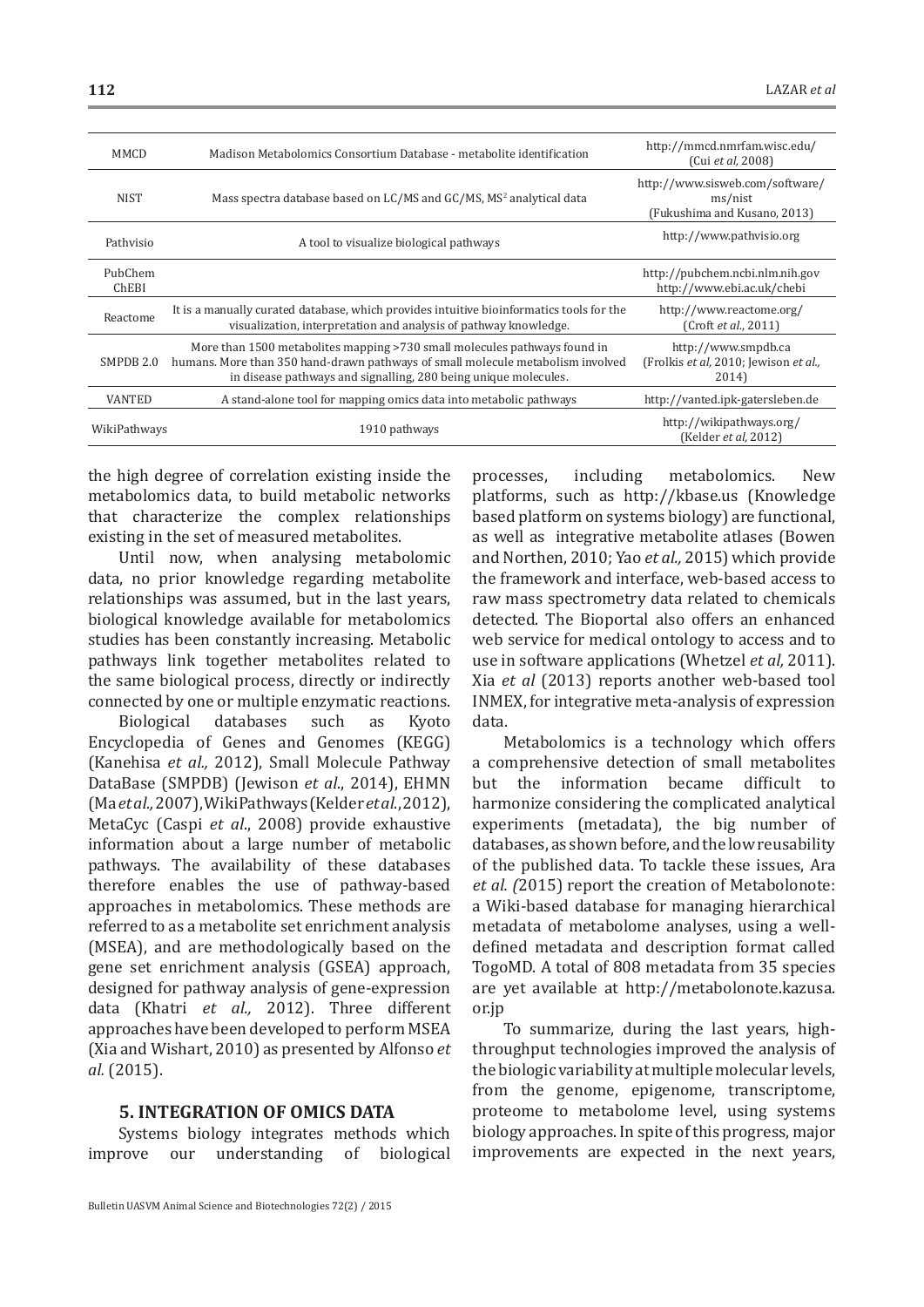3Omics being a good example of this new type of systems biology integrative analysis including metabolomics (Kuo *et al.,* 2013). Collaborative research infrastructures for computational metabolomics were also recently created, such as Workflow4Metabolomics (Giacomoni *et al.,* 2015).

#### **CONCLUSION**

The review summarizes updated knowledge related to the role and impact of bioinformatics tools in LC/MS based metabolomics, presenting the flow of data management, from data acquisition, to data processing, statistical analysis and interpretation, biomarker discovery and detection, in agreement with existing databases and integrative platforms.

Considering the large variety of analytical methods and protocols, and the large number of data acquisition methods with pre-processing algorithms (made *in-house*), it is difficult to assume clear conclusions related to standardized procedures.

Concerning the unsupervised or supervised analysis (PCA, Cluster Analysis, PLS-DA, etc.), commercial software is available and easy to apply.

Finally, the identification of biomarkers is accessible by comparison with free databases (HMDB, LIPID MAPS, KEGG, etc.), which help the elucidation of metabolites/biomarkers and specific pathways.

To conclude, specific strategies to use bioinformatics tools are needed, to provide accurate evaluations integrated in the 'omics' technology, applied in systems biology.

*Acknowledgement***:** This paper was partly supported from the European DISCO project FP7- KBBE-2013-613513.

#### **REFERENCES**

- 1. Reviews on Metabolomics and bioinformatics
- 2. Alonso A, Marsal S, Julia A (2015). Analytical Methods in untargeted metabolomics: state of the art in 2015, Frontiers in BioengBiotechnol 3:1-20
- 3. Blekherman G, Laubenbacher R, Cortes DF, *et al* (2011). Bioinformatics tools for cancer metabolomics. Metabolomics7(3): 329–343.
- 4. Dunn WB, Ellis DI (2005). Metabolomics: Current analytical platforms and methodologies. Trac-Trends Anal Chem 24 (4): 285-294.
- 5. Dunn WB, Hankemeier T (2013). Mass spectrometry and metabolomics: past, present and future. Metabolomics 9: 1–3.
- 6. Johnson CH, Ivanisevic J, Benton HP, Siuzdak G (2015). Bioinformatics: The Next Frontier of Metabolomics. Anal Chem87(1): 147–156.
- 7. Metabolite Atlas. Available online: http://metatlas.nersc. gov
- 8. Nobeli I, Thornton JM (2006). A bioinformatician's view of the metabolome. BioEssays 28:534–545.
- 9. Putri SP, Yamamoto S, Tsugawa H, Fukusaki E (2013). Current metabolomics: technological advances. *J BiosciBioeng*116: 9–16.
- 10. Roberts LD, Souza AL, Gerszten RE, Clish CB (2012). Targeted metabolomics. CurrProtocMolBiol Chapter 30: 1–24.
- 11. Romero PJ, Wagg ML, Green D *et al* (2004). Computational prediction of human metabolic pathways from the complete human genome. Genome Biol 6: 1-17.
- 12. Sugimoto M, Kawakami M, Robert M, Soga T, Tomita M (2012). Bioinformatics Tools for Mass Spectroscopy-Based Metabolomic Data Processing and Analysis. Current Bioinformatics7(1): 96–108.
- 13. The Systems Biology Knowledgebase. Available online: http://kbase.us
- 14. Wishart DS (2007). Current progress in computational metabolomics. Briefings in Bioinformatics8(5): 279–293.
- 15. Yetukuri L, Katajamaa M, Gema Medina-Gomez G, *et al* (2007**).** Bioinformatics strategies for lipidomics analysis: characterization of obesity related hepatic steatosis. BMC Systems Biology 1:12-27.
- 16. Data Acquisition
- 17. Evans AM, DeHaven CD, Barrett T, *et al* (2009). Integrated, nontargeted ultrahigh performance liquid chromatography/electrospray ionization tandem mass spectrometry platform for the identification and relative quantification of the small-molecule complement of biological systems. Anal Chem 81: 6656–6667.
- 18. Gika, HG, Theodoridis GA, Plumb RS, Wilson ID (2014). Current practice of liquid chromatography–mass spectrometry in metabolomics and metabonomics. J Pharm Biomed Anal 87: 12–25.
- 19. Goodwin CR, Sherrod SD, Marasco F *et al* (2014). Phenotypic mapping of metabolic profiles using selforganizing maps of high-dimensional mass spectrometry data. Anal Chem 86: 6563–6571.
- 20. Herzog R, Schuhmann K, Schwudke D *et al* (2010) LipidXplorer: A Software for Consensual Cross-Platform Lipidomics. *PLoS ONE 7:* e29851.
- 21. Tautenhahn R, Bottcher C, Neumann S (2008). Highly sensitive feature detection for high resolution LC/MS. BMC Bioinformatics 9:504-512.
- 22. Theodoridis G, Gika HG, Wilson ID (2011). Mass spectrometry-based holistic analytical approaches for metabolite profiling in systems biology studies. Mass Spectrom Rev 30: 884–906.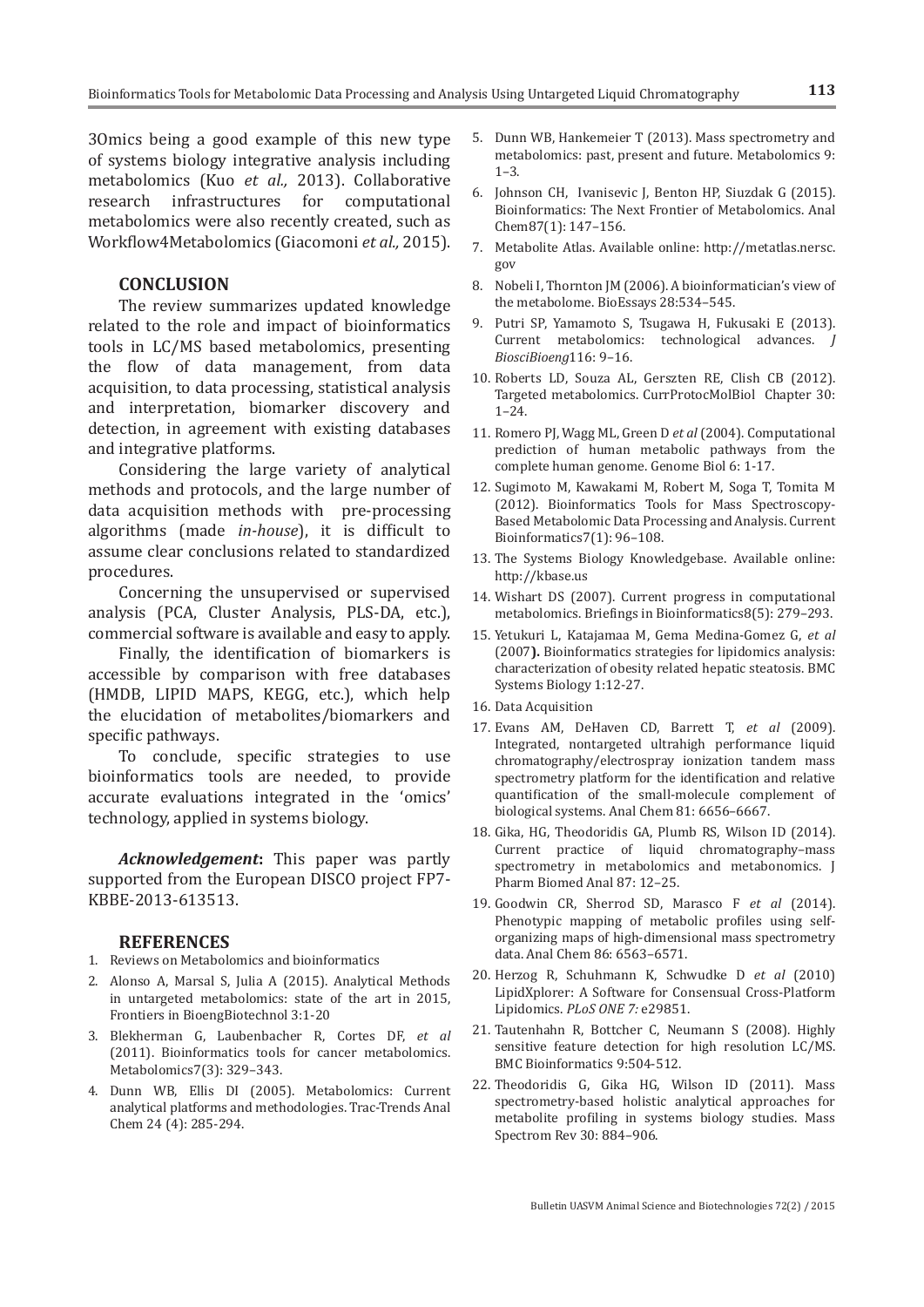- 23. Yin P, Peter A, Franken H *et al* (2013). Preanalytical aspects and sample quality assessment in metabolomics studies of human blood. ClinChem 59(5):833-45.
- 24. Zhang A, Sun H, Wang P *et al* (2012). Modern analytical techniques in metabolomics analysis. Analyst 137: 293– 300.

#### **Data processing**

- 25. Benton HP, Wong DM, Trauger SA, Siuzdak G (2008). XCMS(2): Processing tandem mass spectrometry data for metabolite identification and structural characterization. Anal Chem 80C:6382–6389.
- 26. Castillo S, Gopalacharyulu P, Yetukuri L, Orešič M (2011). Algorithms and tools for the preprocessing of LC-MS metabolomics data. Chem and Intelligent Lab Systems108(1):23–32.
- 27. Coble JB, Fraga CG (2014). Comparative evaluation of preprocessing freeware on chromatography/mass spectrometry data for signature discovery. J Chromatogr A1358:155–164.
- 28. Hoffmann N, Keck M, Neuweger H, *et al* (2012). Combining peak- and chromatogram-based retention time alignment algorithms for multiple chromatography-mass spectrometry datasets. BMC Bioinformatics 13: 214-234.
- 29. Jiang W, Zhang ZM, Yun Y *et al* (2013). Comparisons of five algorithms for chromatogram alignment. Chromatographia 7: 1067–1078.
- 30. Katajamaa M, Miettinen J, Oresic M (2006) MZmine: toolbox for processing and visualization of mass spectrometry based molecular profile data. Bioinformatics 22:634-636.
- 31. Katajamaa M, Oresic M (2007). Data processing for mass spectrometry-based metabolomics. J Chromatogr 1158: 318-328.
- 32. Kuhl C, Tautenhahn R, Böttcher C *et al* (2011). CAM-ERA: an integrated strategy forcompound spectra extraction and annotation of liquid chromatography/mass spectrometry datasets. Anal Chem 84: 283–289.
- 33. Lommen A, Kools HJ (2012). MetAlign 3.0: Performance enhancement by efficient use of advances in computer hardware. Metabolomics8(4): 719–726.
- 34. Martens L, Chambers M, Sturm M *et al* (2010) mzML—a Community Standard for Mass Spectrometry Data. Mol. Cell. Proteomics 10(1): R110.000133.
- 35. MelamudE,Vastag L, Rabinowitz JD (2010). Metabolomic analysis and visualization engine for LC-MS data. Anal Chem 82: 9818–9826.
- 36. Pluskal T, Castillo S,Villar-Briones A, Oresic M (2010). MZmine2: modular framework for processing, visualizing and analyzing mass spectrometry - based molecular profile data. BMC Bioinformatics 11:395-405.
- 37. Podwojski K, Frisch A, Chamrad, DC *et al* (2009). Retention time alignment algorithms for LC/MS data must consider non-linear shifts. Bioinformatics 25(6): 758–764.
- 38. Rafiei A, Sleno R (2015).Comparison of peak-picking workflows for untargeted liquid chromatography/ high-resolution mass spectrometry metabolomics data analysis. Rapid Comm Mass Spectrom29:119-127
- 39. Sakurai N, Ara T, Enomoto M *et al* (2014). Tools and databases of the KOMICS webportal for preprocessing,

mining, and dissemination of metabolomics data. Biomed Res Int 194812.

40. Smith CA, Want EJ, O'Maille G *et al* (2006). XCMS: processing massspectrometry data for metabolite profiling using non- linear peak alignment, matching, and identification. Anal Chem 78: 779–787.

#### **Data Analysis**

- 41. Cai H, Chen H, Yi1 T, *et al* (2013). VennPlex–A Novel Venn Diagram Program for Comparing and Visualizing Datasets with Differentially Regulated Datapoints. PlosOne 8(1): e53388.
- 42. Fernández-Albert F, Llorach R, Andrés-Lacueva C, Perera A (2014). An R package to analyse LC/MS metabolomic data: MAIT (metabolite automatic identification toolkit). Bioinformatics 30:1937–1939.
- 43. Hansen MAE (2007). Data analysis. In:S. G. Villas-Boas SG, Roessner E (Eds.) Metabolome analysis: An introduction (pp. 146–187). Hoboken NJ: Wiley .
- 44. Karnovsky A, Weymouth T, Hull T, *et al* (2012). MetScape2 bioinformatics tool for the analysis and visualization of metabolomics and gene expression data. Bioinformatics 28: 373–380.
- 45. Lavine B, Workman J (2006). Chemometrics. Anal Chem 78:4137-4145
- 46. Liland KH (2011). Multivariate methods in metabolomics from pre-processing to dimension reduction and statistical analysis. Trends Anal Chem 30(6): 827–841.
- 47. Madsen R, Lundstedt T, Trygg J (2010). Chemometrics in metabolomics–A review in human disease diagnosis. Anal ChimActa 659: 23–33.
- 48. Saccenti E, Hoefsloot HC, Smilde AK *et al* (2014). Reflections on univariate and multivariate analysis of metabolomics data. Metabolomics10(3): 361–374.
- 49. Tsugawa H, Tsujimoto Y, Arita M,. Bamba T, Fukusaki E (2011). GC/MS based metabolomics: Development of a data mining system for metabolite identification by using soft independent modeling of class analogy (SIMCA). BMC Bioinformatics 12:131–143.
- 50. Van der Greef J, Smilde AK (2005). Symbiosis of chemometrics and metabolomics: past, present, and future, J Chemometrics 19: 376–386.
- 51. Worley B, Powers R (2013). Multivariate Analysis in Metabolomics. Curr Metabolomics1: 92–107.
- 52. Xia J, Mandal R, Sinelnikov IV *et al* (2012). comprehensive server for metabolomic data analysis. Nucl Acids Res 40: W127– W133.
- 53. Xia J, Psychogios N, Young N, Wishart DS (2009). MetaboAnalyst: a web server for metabolomic data analysis and interpretationNucl Acids Res.37 (suppl 2): W652-W660.

#### **Data bases**

54. Ara T, Enomoto M, Arita M *et al* (2015). Metabolonote: a wikibased database for managing hierarchical metadata of metabolome analyses. Frontiers Bioeng Biotechnol 3:1- 9